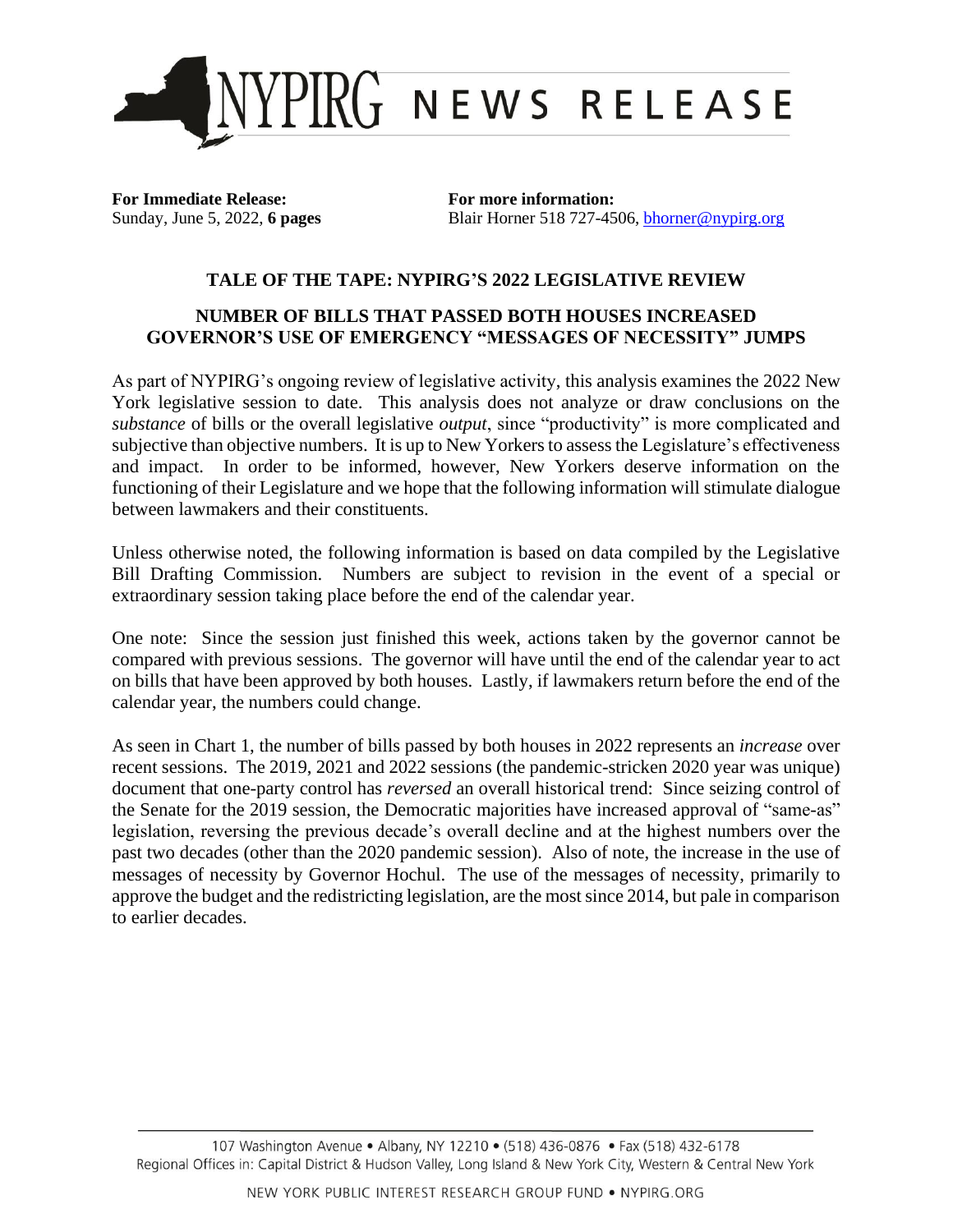|  | <b>Chart 1: Bills Passing Both Houses 1995-2022</b> |  |  |
|--|-----------------------------------------------------|--|--|
|--|-----------------------------------------------------|--|--|

|      |                 |                 |                  |                  | <b>Passed</b> |               | <b>Number of bills</b> |
|------|-----------------|-----------------|------------------|------------------|---------------|---------------|------------------------|
|      | <b>Passed</b>   | <b>Passed</b>   | <b>Passed</b>    | <b>Passed</b>    | <b>Senate</b> | <b>Passed</b> | introduced in both     |
|      | <b>Assembly</b> | <b>Senate</b>   | both             | <b>Assembly</b>  | Full          | both Full     | houses during 2        |
| Year | <b>Jan-July</b> | <b>Jan-July</b> | Jan-July         | <b>Full Year</b> | Year          | Year          | year session           |
| 2022 | 1245            | 1634            | 1007             | <b>TBD</b>       | <b>TBD</b>    | <b>TBD</b>    | 17155 <sup>1</sup>     |
| 2021 | 1054            | 1559            | 892              | 1056             | 1561          | 894           |                        |
| 2020 | 581             | 796             | 413              | 582              | 797           | 414           | 16818                  |
| 2019 | 1099            | 1555            | 935              | 1099             | 1555          | 935           |                        |
| 2018 | 1113            | 1542            | 641              | 1113             | 1542          | 641           | 17960                  |
| 2017 | 998             | 1896            | 606              | 998              | 1896          | 606           |                        |
| 2016 | 1041            | 1752            | $\overline{618}$ | 1041             | 1752          | 618           | 16649                  |
| 2015 | 1065            | 1637            | 718              | 1065             | 1637          | 718           |                        |
| 2014 | 1143            | 1460            | 658              | 1143             | 1460          | 658           | 15971                  |
| 2013 | 1071            | 1408            | 650              | 1071             | 1408          | 650           |                        |
| 2012 | 1056            | 1256            | 571              | 1056             | 1256          | 571           | 15945                  |
| 2011 | 999             | 1289            | 677              | 1001             | 1291          | 679           |                        |
| 2010 | 1196            | 1124            | 700              | 1210             | 1143          | 716           | 18079                  |
| 2009 | 1242            | 640             | 554              | 1256             | 694           | 588           |                        |
| 2008 | 1641            | 1794            | 811              | 1645             | 1822          | 830           | 18294                  |
| 2007 | 1531            | 1770            | 847              | 1538             | 1828          | 861           |                        |
| 2006 | 1961            | 1842            | 958              | 1965             | 1848          | 963           | 17770                  |
| 2005 | 1628            | 1603            | 882              | 1630             | 1619          | 890           |                        |
| 2004 | 1702            | 1522            | 777              | 1793             | 1607          | 879           | 17214                  |
| 2003 | 1403            | 1366            | 761              | 1408             | 1374          | 768           |                        |
| 2002 | 1654            | 1294            | 745              | 1654             | 1314          | 755           | 16892                  |
| 2001 | 1283            | 1050            | 549              | 1394             | 1149          | 662           |                        |
| 2000 | 1537            | 1424            | 711              | 1537             | 1424          | 711           | 16995                  |
| 1999 | 1470            | 1317            | 607              | 1586             | 1412          | 732           |                        |
| 1998 | 1547            | 1369            | 674              | 1563             | 1391          | 694           | 16106                  |
| 1997 | 1132            | 1234            | 475              | 1469             | 1408          | 758           |                        |
| 1996 | 1580            | 1543            | 813              | 1585             | 1558          | 830           | 15670                  |
| 1995 | 1362            | 1401            | 776              | 1362             | 1407          | 782           |                        |

 $<sup>1</sup>$  As of June 4, 2022.</sup>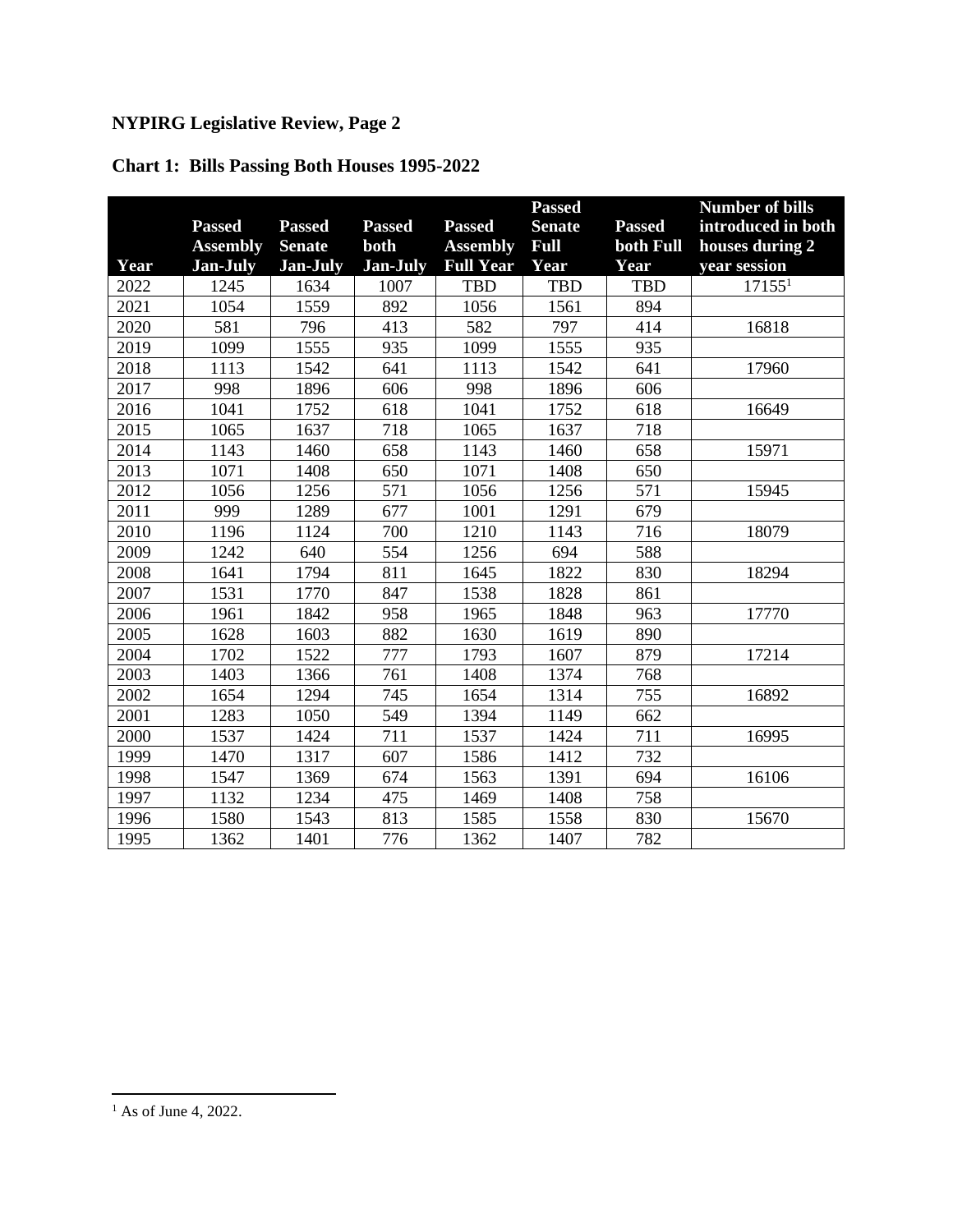**Chart 2: Comparing Passage of Two-House Bills During Gubernatorial Administrations** 1920 through 2022.<sup>2</sup> The first session of the Hochul Administration showed a big jump in the number of identical bills approved by both houses, reversing a decades-long decline.

| Governor            | <b>Average Two House Bills per Year</b> |
|---------------------|-----------------------------------------|
| Miller              | 908                                     |
| Smith 1923-1928     | 936                                     |
| <b>FDR</b>          | 1047                                    |
| Lehman              | 1214                                    |
| Dewey               | 1189                                    |
| Harriman            | 1289                                    |
| Rockefeller         | 1356                                    |
| Wilson              | 1348                                    |
| Carey               | 1041                                    |
| Cuomo, M.           | 942                                     |
| Pataki              | 785                                     |
| Spitzer             | 861                                     |
| Paterson            | 711                                     |
| Cuomo, A.           | 671                                     |
| Hochul <sup>3</sup> | 1007                                    |

**The use of Messages of Necessity jumped.** In the first session of Governor Hochul's tenure, messages of necessity were used at a level unseen in recent years. The use of the message of necessity were the largest since 2014 (although far less than earlier decades).

|  |  |  |  |  |  | 2022 Passed Either House with Message of Necessity |  |
|--|--|--|--|--|--|----------------------------------------------------|--|
|--|--|--|--|--|--|----------------------------------------------------|--|

|              | A9007CBUDGET -- Implement the state health and mental hygiene budget                                         |
|--------------|--------------------------------------------------------------------------------------------------------------|
|              | A9167 ZEBROWSKI -- Relates to congressional districts                                                        |
|              | A9168 ZEBROWSKI -- Relates to assembly and senate districts                                                  |
|              | <b>S8000E BUDGET</b> -- State Operations Budget                                                              |
|              | S8001A BUDGET -- Legislature And Judiciary Budget                                                            |
|              | S8003D BUDGET -- Aid To Localities Budget                                                                    |
|              | <b>S8004D</b> BUDGET -- Capital Projects Budget                                                              |
|              | <b>S8005C</b> BUDGET -- Implement the state public protection and general government budget                  |
|              | S8006C BUDGET -- Implement the state education, labor, housing and family assistance budget                  |
|              | S8008C BUDGET -- Implement the transportation, economic development and environmental conservation budget    |
|              | $S8009C$ BUDGET -- Implement the state fiscal plan                                                           |
| S8715        | KRUEGER -- Provides for emergency appropriation for April 1, 2022 through April 7, 2022                      |
| <b>S8748</b> | JACKSON -- Enacts major components relating to compensation, benefits and other terms and conditions         |
|              | of employment of various units; repeals certain provisions relating thereto                                  |
|              | S9464A KRUEGER -- Relates to an increase in the federal poverty level for purposes of the child care program |
| S9467        | COONEY -- Allows for eligibility of green CHIPS projects in the Excelsior tax credit program                 |
| S9478        | JACKSON -- Provides for compensation and other terms and conditions of employment of certain state           |
|              | officers and employees; appropriation                                                                        |

<sup>2</sup> Historic totals from 1920 through 1994 were obtained from the New York State Red Book.

<sup>&</sup>lt;sup>3</sup> For the 2022 legislative session.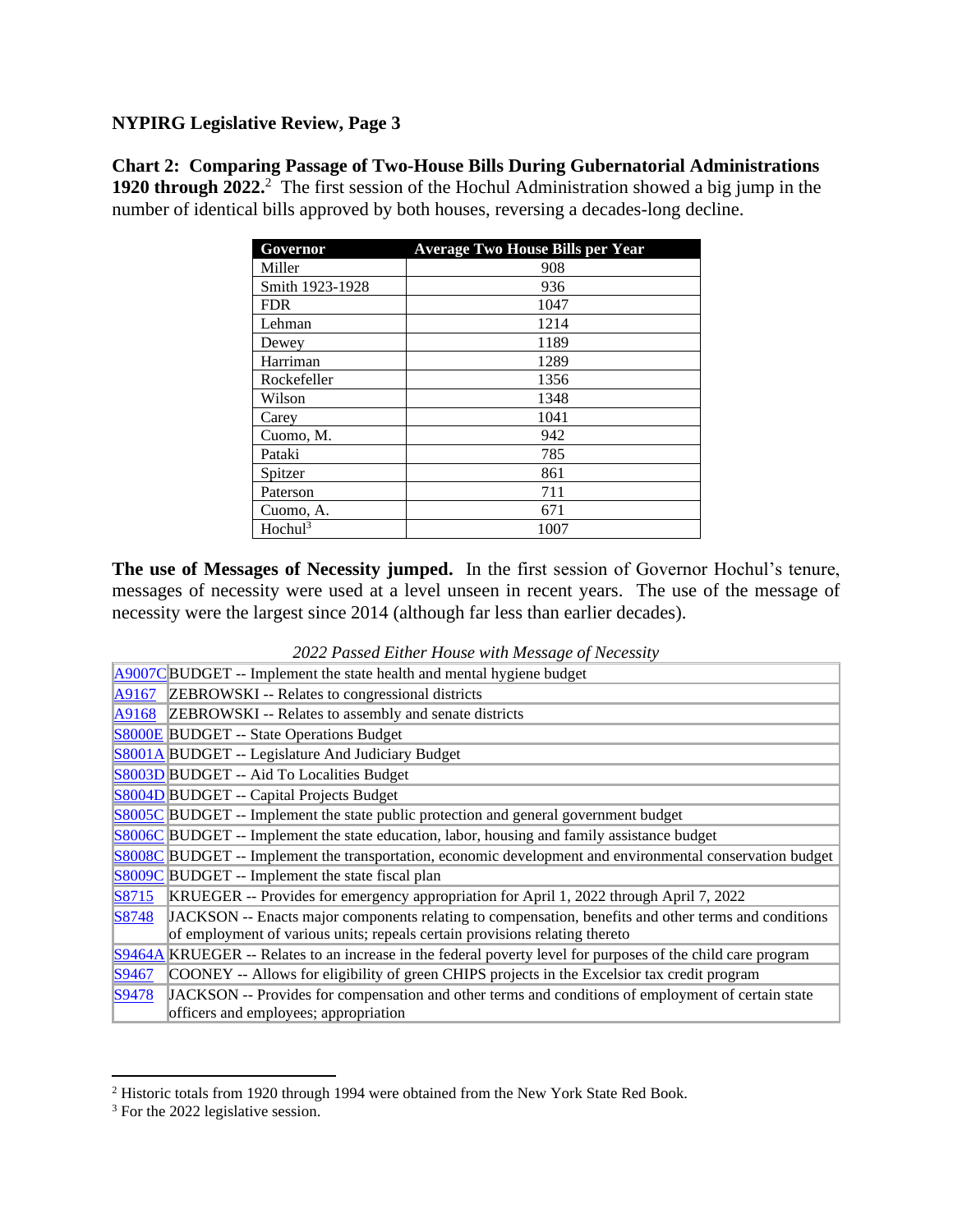|      | <b>Bills Passing Within Either House with a</b> |
|------|-------------------------------------------------|
| Year | <b>Message of Necessity</b>                     |
| 2022 | 16                                              |
| 2021 | 9                                               |
| 2020 | 12                                              |
| 2019 | 10                                              |
| 2018 | 9                                               |
| 2017 | 15                                              |
| 2016 | 13                                              |
| 2015 | 10                                              |
| 2014 | 17                                              |
| 2013 | 3                                               |
| 2012 | 5                                               |
| 2011 | 29                                              |
| 2010 | 57                                              |
| 2009 | 43                                              |
| 2008 | $\overline{41}$                                 |
| 2007 | 23                                              |
| 2006 | 39                                              |
| 2005 | 34                                              |
| 2004 | 84                                              |
| 2003 | 58                                              |
| 2002 | 102                                             |
| 2001 | 80                                              |
| 2000 | 83                                              |
| 1999 | 118                                             |
| 1998 | 100                                             |
| 1997 | 109                                             |
| 1996 | 144                                             |
| 1995 | 119                                             |

**Chart 3: Annual messages of necessity, 1995 through 2022**

**As seen in Chart 4 below, in 2019 and 2021 there were dramatic increases in the number of bills approved by the governor, the most in more than a decade.** During the pandemic session of 2020, that number dropped significantly, as did all legislative activity. As mentioned earlier, it is too early to tell what the governor will do *this* session, but it appears that there has been an obvious change in the trajectory of legislation. These increases likely reflect the partisan makeup of the Legislature – both houses and the governor all share the same political party. Due to the governor's line-item veto power, many appropriation bills fall into both categories. Note regarding the 2022 legislative session: Most of the bills passed came in the flurry of late May and early June activity and few, if any, of those bills have yet been acted upon by the governor —a process that will continue until the end of the calendar year.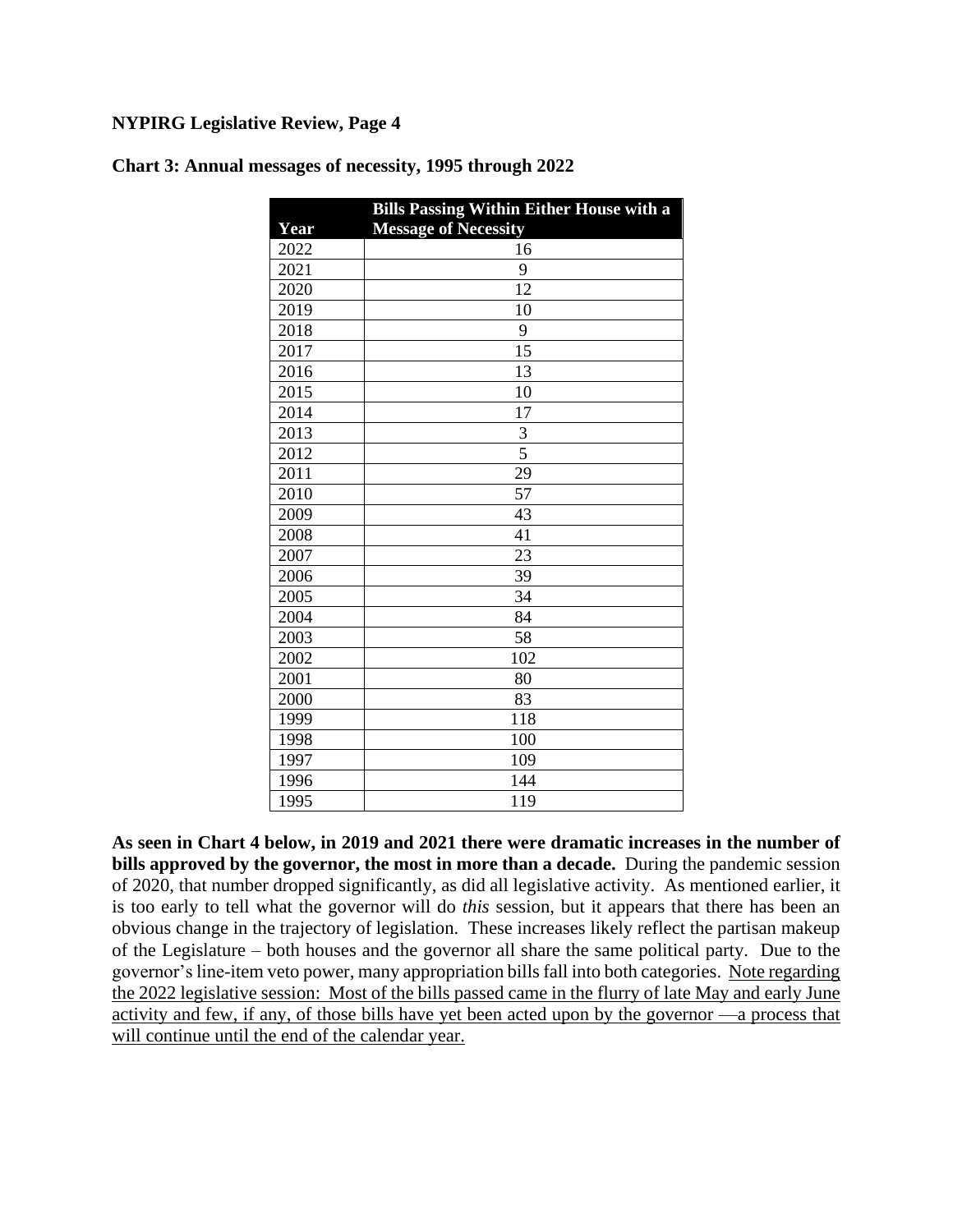| Year | <b>Chaptered</b> | <b>Vetoed</b> |
|------|------------------|---------------|
| 2022 | 203              | $\mathbf 1$   |
| 2021 | 834              | 57            |
| 2020 | 389              | 27            |
| 2019 | 749              | 170           |
| 2018 | 522              | 122           |
| 2017 | 505              | 101           |
| 2016 | 519              | 99            |
| 2015 | 589              | 133           |
| 2014 | 552              | 109           |
| 2013 | 558              | 87            |
| 2012 | 505              | 61            |
| 2011 | 610              | 68            |
| 2010 | 567              | 150           |
| 2009 | 507              | 79            |
| 2008 | 652              | 177           |
| 2007 | 691              | 164           |
| 2006 | 750              | 219           |
| 2005 | 770              | 119           |
| 2004 | 750              | 132           |
| 2003 | 755              | 69            |
| 2002 | 698              | 55            |
| 2001 | 591              | 70            |
| 2000 | 609              | 101           |
| 1999 | 657              | 70            |
| 1998 | 656              | 46            |
| 1997 | 686              | 69            |
| 1996 | 721              | 94            |
| 1995 | 694              | 83            |

## **Chart 4: Two-house bills approved or vetoed, 1995 through 2022** 4

### **Legislative activity by month.**

Legislative activity increases each month that lawmakers are in session, culminating with the overwhelming number of bills being approved in the final scheduled session month of June. Note that the monthly totals below if aggregated do not match the totals in Chart 1. Since legislation can be recalled and repassed, the monthly totals, when aggregated, are slightly different than the final end-of-session totals.

<sup>&</sup>lt;sup>4</sup> Chapters and vetoes are calculated for the calendar year. Some additional actions can occur in the following January for the preceding calendar year. As of June 4, 2022.